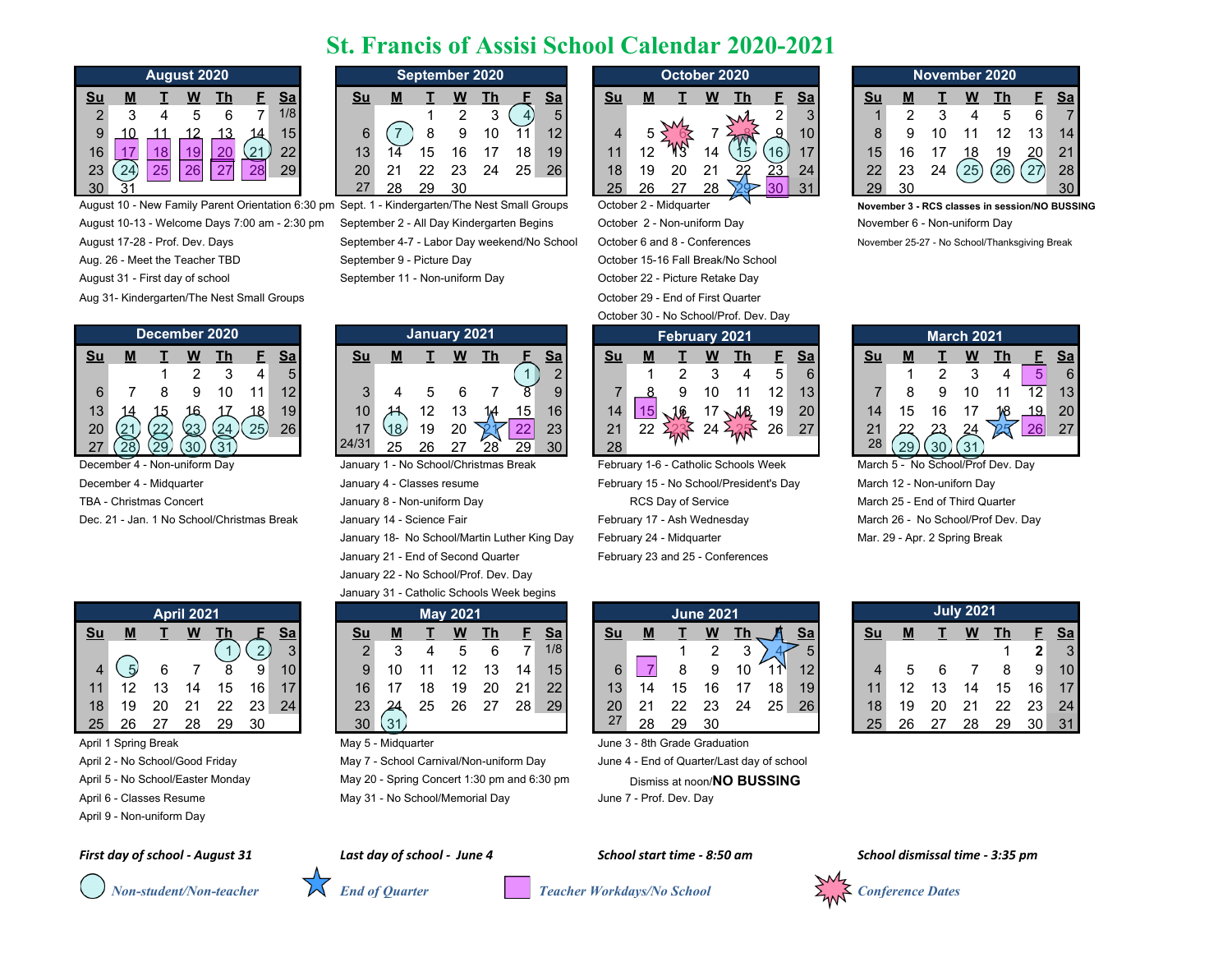## *Dates are placeholders for events. Events may be canceled or modified based on COVID 19 restrictions.*

| August 3                | Home and School Association Meeting in Library at 6:30 pm                                                     |
|-------------------------|---------------------------------------------------------------------------------------------------------------|
| August 10               | New Family Parent Orientation 6:30 - 7:30 pm                                                                  |
| August 10 - 13          | Welcome Days (pick up folders) 7:00 am - 2:30 pm                                                              |
| August 17 - 28          | Teacher Workdays                                                                                              |
| August 26               | Preschool - Grade 8 Meet the Teacher Day TBD                                                                  |
| August 31               | Grades 1-8 First day of classes                                                                               |
| Aug 31-Sept 1           | Kindergarten Small Groups 10:00 am - 2:00 pm                                                                  |
| Aug 31- Sept 1          | The Nest Preschool Small Groups                                                                               |
| <b>Band Start Dates</b> | TBA                                                                                                           |
| September 2             | All Day Kindergarten Begins                                                                                   |
| September 3             | Student Council applications go home                                                                          |
| September 3             | All School Assembly 10:00 am                                                                                  |
| September 8             | VIRTUAL Grades 7-8 Parent Information Night 6:30 pm                                                           |
| September 9             | Picture Day - Preschool to Grade 8 8:00 am - 2:00 pm                                                          |
| September 10            | VIRTUAL Kindergarten - Grade 5 Parent Information Night 6:30 pm                                               |
| September 10            | Student Council applications due                                                                              |
| September 11            | Non-uniform Day                                                                                               |
| September 14 - Oct 9    | <b>NWEA/MAP Testing</b>                                                                                       |
| September 14            | Home and School Association Meeting in Library 6:30 pm                                                        |
| September 14            | Canceled Bring Your Parent to Preschool Nights M-F PM Section 6:00 - 7:00 pm                                  |
| September 14 - May 17   | Canceled for 20/21 Chess Club in McCarthy Hall - No Chess Club Dec. 21, Dec. 28, Jan. 18, Feb. 15 and April 5 |
| September 15            | Canceled Bring Your Parent to Preschool Nights M/W/F AM Section 6:00 - 7:00 pm                                |
| September 17            | Canceled for 20/21 Kindergarten Family Picnic 5:30 pm                                                         |
| September 18            | Canceled for 20/21 Student Flu Clinc Afternoon                                                                |
| September 18            | Student Council Speeches 9:15 am                                                                              |
| September 18            | LHS Homecoming Purple and Gold Day                                                                            |
| September 21            | VIRTUAL Grade 6 Parent/Student Chromebook Night 6:30 pm                                                       |
| September 23 - 25       | Canceled for 20/21 Junior High to Eagle Bluff. Pick up time September 25th at 2:00 pm                         |
| September 24            | Canceled Bring Your Parent to Preschool Night T/TH AM Section 6:00 - 7:00 pm                                  |
| September 29            | "Hero" Day - Wear your Hero t-shirt with uniform pant, short, skirt or skort. Assembly in gymnasium 1:20 pm   |
| October 2               | <b>Student Council Retreat</b>                                                                                |
| October 2               | Midquarter                                                                                                    |
| October 2               | Non-uniform Day                                                                                               |
| October 4               | Feast of St. Francis of Assisi                                                                                |
| October 5               | Home and School Association Meeting in Library 6:30 pm                                                        |
| October 6 and 8         | Mayb be virtual Preschool - Grade 8 Conferences 4:00 - 8:00 pm                                                |
| October 9               | Canceled RCS 5th Grade to Assisi Heights                                                                      |
| October 10              | TBA Home and School Fall Event                                                                                |
| October 14              | Grandparent's Day - No in-person event                                                                        |
| October 15-16           | Fall Break/No School                                                                                          |
| October 22              | T/Th Preschool Picture Day and K - 8 Picture Retake Day 9:00 - 11:30 am                                       |
| October 27              | "Hero" Day - Wear your Hero t-shirt with uniform pant, short, skirt or skort. Assembly in gymnasium 1:20 pm   |
| October 29              | Student Council sponsored theme day                                                                           |
| October 29              | End of first quarter                                                                                          |
| November 1              | All Saints Day                                                                                                |
| November 2              | Home and School Association Meeting in Library 6:30 pm                                                        |
|                         |                                                                                                               |
| November 3              | <b>School in Session/NO BUSSING</b>                                                                           |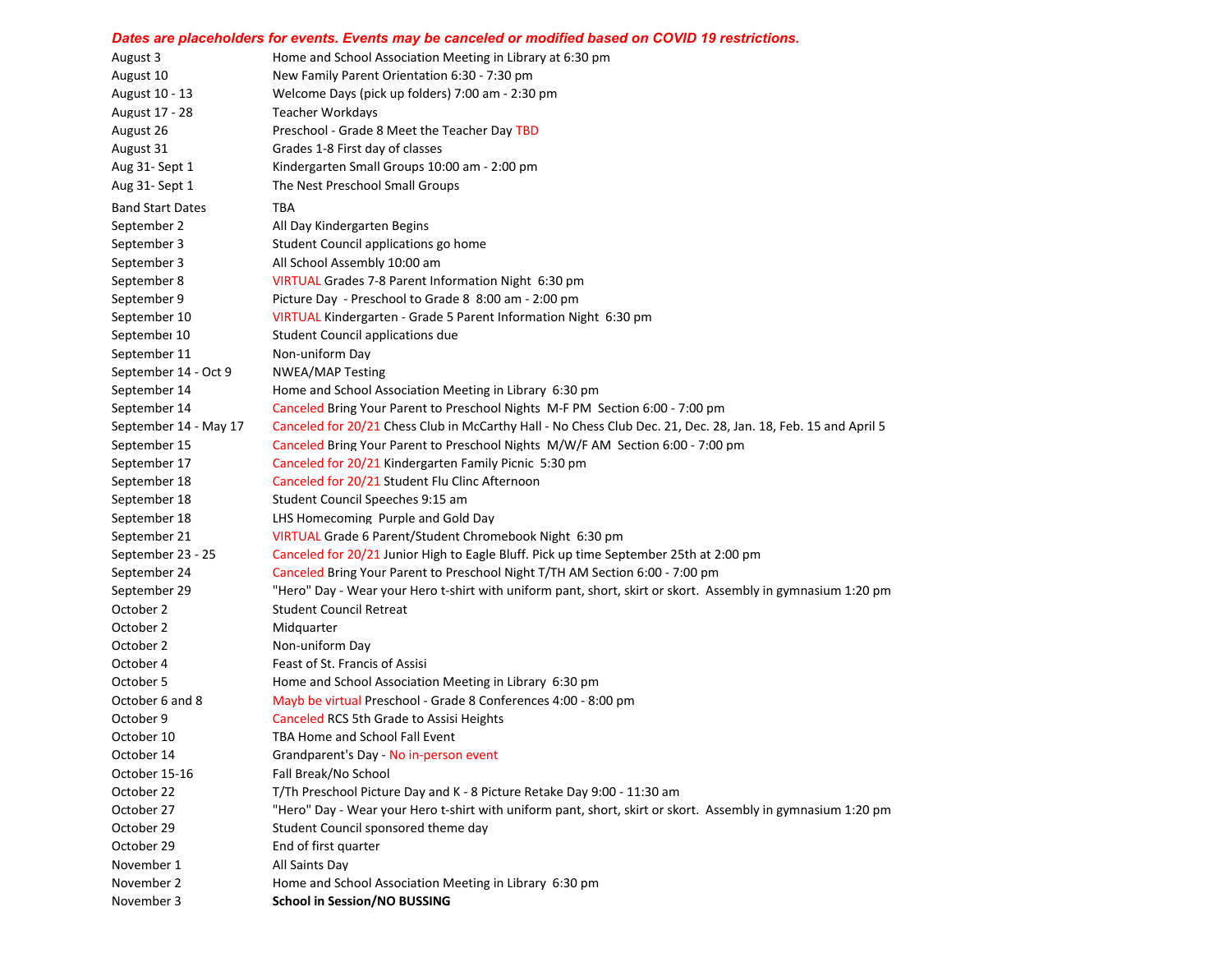| November 6           | Non-uniform Day                                                                                             |
|----------------------|-------------------------------------------------------------------------------------------------------------|
| TBA                  | Vision and Hearing in Library/Conf Room (Grades 1, 3 and 7- vision only) Canceled                           |
| November 24          | "Hero" Day - Wear your Hero t-shirt with uniform pant, short, skirt or skort. Assembly in gymnasium 1:20 pm |
| November 25 - 27     | No School/Thanksgiving Break                                                                                |
| November 29          | First Sunday of Advent                                                                                      |
| December 4           | Non-uniform Day                                                                                             |
| December 4           | Midguarter                                                                                                  |
| December 7           | Home and School Association Meeting in Library 6:30 pm                                                      |
| December 15          | "Hero" Day - Wear your Hero t-shirt with uniform pant, short, skirt or skort. Assembly in gymnasium 1:20 pm |
| TBA                  | Christmas Concert TBD 6:30 pm                                                                               |
| December/January     | Current and new Family Enrollment for the 2021-2022 school year begins                                      |
| December 21 - Jan. 1 | No School/Christmas Break                                                                                   |
| January 4            | Classes resume                                                                                              |
| January 4            | Home and School Association Meeting in Library 6:30 pm                                                      |
| January 8            | Non-uniform Day                                                                                             |
| January 11 - Feb 5   | <b>NWEA/MAP Testing</b>                                                                                     |
| January 14           | Science Fair and Science Fair Open House                                                                    |
| January 15           | <b>No Hot Lunch</b>                                                                                         |
| January 18           | No School/Martin Luther King Day                                                                            |
| January 19           | Grade 5-8 RCS Band Concert at LHS                                                                           |
| January 20           | Band/Extracurricular Picture Day                                                                            |
| January 21           | End of second quarter                                                                                       |
| January 21           | Student Council sponsored theme day                                                                         |
| January 22           | No School/Professional Development Day                                                                      |
| January 26           | "Hero" Day - Wear your Hero t-shirt with uniform pant, short, skirt or skort. Assembly in gymnasium 1:20 pm |
| Jan. 31 - Feb. 6     | <b>Catholic Schools Week</b>                                                                                |
| TBA                  | Mass with the Bishop at LHS                                                                                 |
| February 4           | Ice Cream Social 6:00 - 8:00 pm                                                                             |
| February 5           | Non-uniform Day                                                                                             |
| February 8           | Home and School Association Meeting in Library 6:30 pm                                                      |
| February 15          | No School/President's Day/RCS Day of Service                                                                |
| February 17          | Ash Wednesday                                                                                               |
| February 23 and 25   | Preschool - Grade 8 Conferences 4:00 - 7:00 pm                                                              |
| February 23          | "Hero" Day - Wear your Hero t-shirt with uniform pant, short, skirt or skort. Assembly in gymnasium 1:20 pm |
| February 24          | Midquarter                                                                                                  |
| March 1              | Home and School Association Meeting in Library 6:30 pm                                                      |
| March 4              | School Play Dress Rehearsal at LHS 9:30 - 9:45am (more details to come)                                     |
| March 5th            | No School/Professional Development Day                                                                      |
| March 5th and 6th    | School Play at LHS Auditorium (more details to come)                                                        |
| March 12             | Non-uniform Day                                                                                             |
| March 23             | "Hero" Day - Wear your Hero t-shirt with uniform pant, short, skirt or skort. Assembly in gymnasium 1:20 pm |
| March 25             | <b>End of Third Quarter</b>                                                                                 |
| March 25             | Student Council sponsored theme day                                                                         |
| March 26             | No School/Professional Development Day                                                                      |
| March 29 - April 2   | No School/Spring Break                                                                                      |
| April 2              | No School/Good Friday                                                                                       |
| April 4              | Easter                                                                                                      |
| April 5              | No school Easter Monday                                                                                     |
| April 6              | Classes resume                                                                                              |